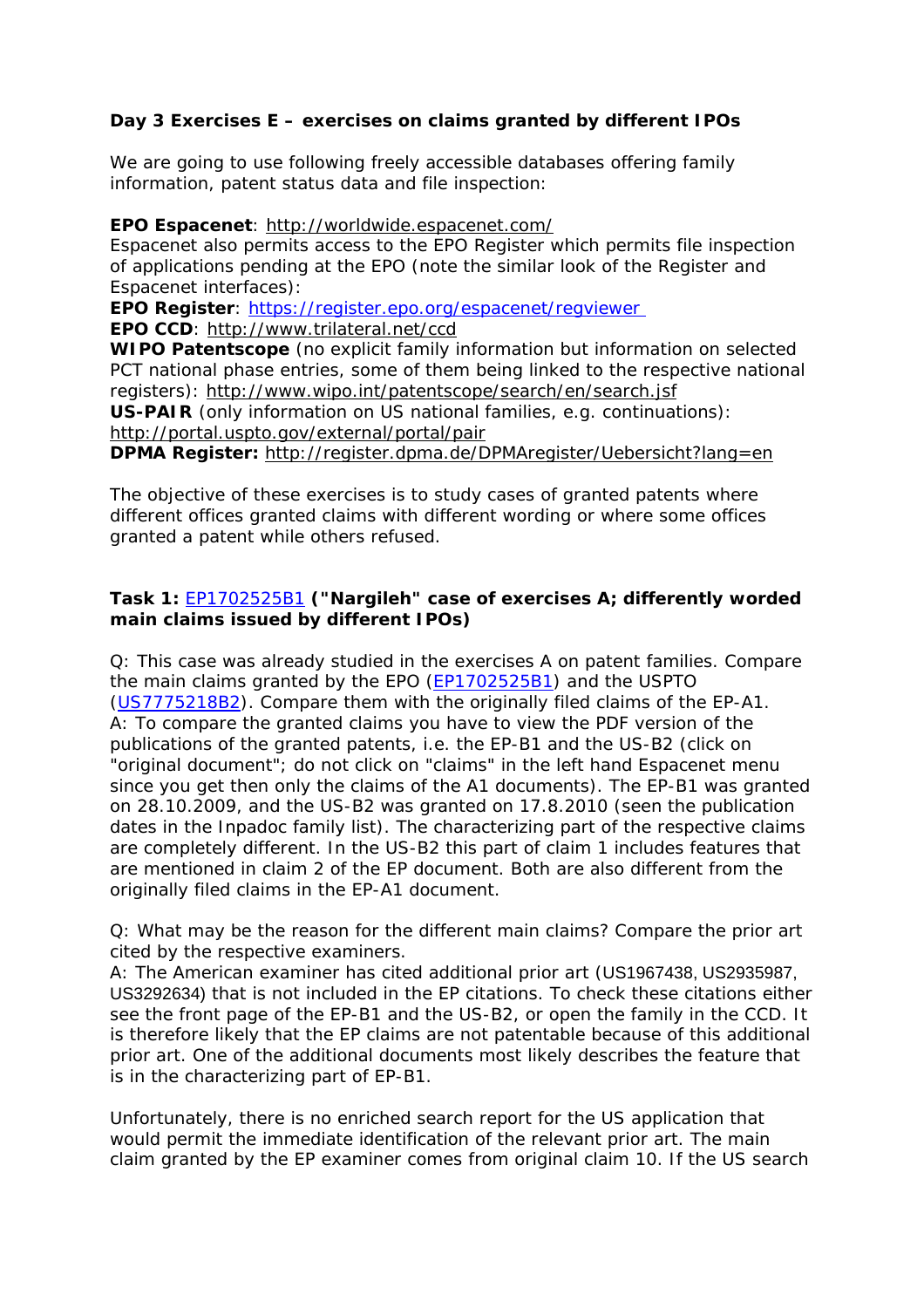report was an enriched report it would permit to identify the prior art from which that feature is known.

Q: How do you proceed in case the application was also filed in your office, but on 20.6.2006 without claiming any priority?

A: The application was published for the first time as EP1702525A1 on 20.9.2006, i.e. after the filing date in your office. This publication is therefore not considered as prior art. It was only prior art if it was published after the filing date in your office.

Some claims may therefore most likely be granted. As explained above, it is likely that the EP claims are not patentable because of the additional prior art of the US application. It is recommended to propose to the applicant to base his request on the claims granted by the USPTO.

Q: The following applications appear to cover the same invention: AU2007216620, CA2599199, MA30365, MY143938. Can a patent be granted?

A: These applications were found during the search for the technical family members in the exercises on patent families. They appear to cover the same invention like the US application (e.g., the AU and CA applications have the same drawings) but they do not claim the US priority. Therefore the respective application dates are relevant for determining the prior art. Since all these applications were filed in 2007 the EP or the US have to be considered as prior art. If the content of any one of the AU, CA, MA, MY applications were identical with the US application, a patent could not be granted because of a lack of novelty. If the content is different, i.e. additional technical features are described, then a patent could perhaps be granted, provided that the difference to the prior art known from [US7775218B2](http://worldwide.espacenet.com/publicationDetails/biblio?CC=US&NR=7775218B2&KC=B2&FT=D&ND=4&date=20100817&DB=worldwide.espacenet.com&locale=en_EP) could be considered as the result of an inventive step.

Q: As additional exercise you may check whether US2006207621A1 and AU2007216620 and CA2599199 are identical (PDF copies of these applications are accessible on Espacenet).

## **TASK 2:** [WO9707818](http://worldwide.espacenet.com/publicationDetails/biblio?DB=EPODOC&II=9&ND=2&adjacent=true&locale=en_EP&FT=D&date=19970306&CC=WO&NR=9707818A1&KC=A1)

Q: How many patents have been granted for the extended family? And how would you proceed?

A: There are 11 domestic families in the Inpadoc family but only Australia has granted a patent (AU726542B2). That should make you suspicious whether the AU examiner overlooked some prior art. Or else, examination may be still pending at the other IPOs; you need to check this.

For AU kind codes see, e.g.,<http://www.patentlens.net/daisy/patentlens/3493.html> <http://pericles.ipaustralia.gov.au/ols/auspat/applicationDetails.do?applicationNo=1996068268>

Q: What is the examination status at the EPO and the USPTO? A: For EPO, select the EP family member and click on the EP Register link. The application is deemed to be withdrawn. There have been numerous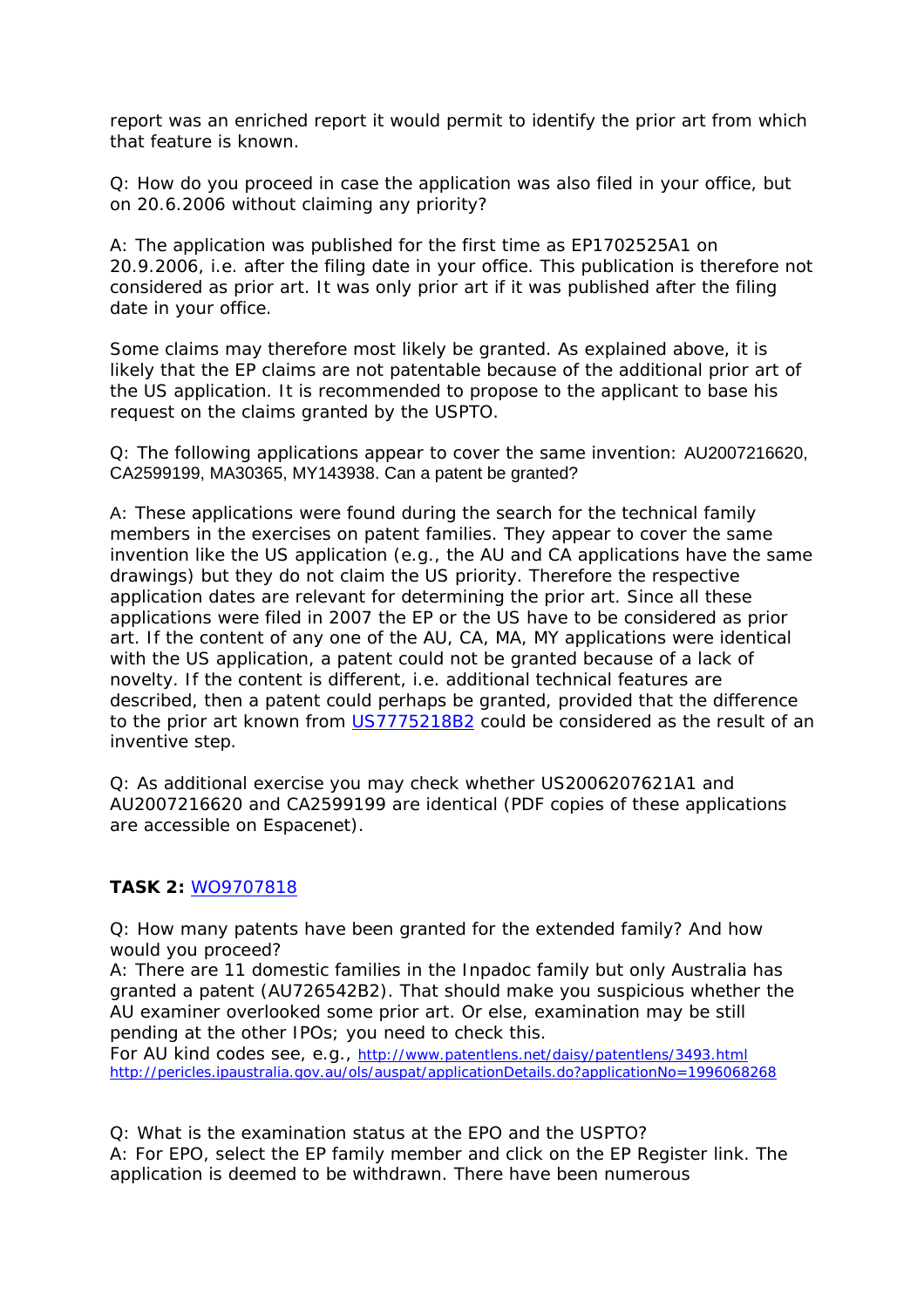communications between the applicant and the examiner (to get a list, click on "all documents").

For USPTO, search the application number 09/731878 in US-PAIR (you can get this format of the application number from the front page of the US-A1 document). The application has been abandoned.

Q: How would you proceed in such a case if a family member was also filed with your office?

A: Check the prior art that was cited by the EPO and the USPTO and compare with prior art of the AU examiner. Most likely the AU examiner overlooked something. So it would not be advisable to grant a patent based on the AU claims. To get a proper picture you would need to read the examination reports of the EP and the US examiner to see their arguments.

## **Task 3**: [WO9834604](http://worldwide.espacenet.com/publicationDetails/biblio?CC=EP&NR=0963198&KC=&locale=en_EP&FT=E)

Q: How many domestic families are in the Inpadoc family and does the Inpadoc family include a granted patent?

A: There are 8 domestic families. Only the USPTO has granted a patent ([US6447801B1](http://worldwide.espacenet.com/publicationDetails/biblio?II=6&ND=3&adjacent=true&locale=en_EP&FT=D&date=20020910&CC=US&NR=6447801B1&KC=B1)).

Q: What is the legal status (examination status) of the EP application? A: The application is deemed to be withdrawn.

Q: Which office established the ISR (the SR published with the WO-A1) A: The USPTO

Q: Is the prior art used by the EP examiner the same?

A: No, the EP examiner has identified additional prior art (US5173303 and NPL publication XP002910730). That may be the reason why the EPO has refused to granted a patent.

To see the prior art applied by the EP examiner you have to click either on "cited documents" in the left hand menu of the EP family member [EP0963198](http://worldwide.espacenet.com/publicationDetails/biblio?DB=EPODOC&II=2&ND=7&adjacent=true&locale=en_EP&FT=D&date=19991215&CC=EP&NR=0963198A1&KC=A1) or you have to open the link to the European register which you find in the row above the title of the bibliographic data view of **EP0963198**. There is no PDF EP-A1 publication including a search report.

Q: How would you proceed in such a case?

A: In such a case one should not easily grant a patent based on the claims granted by the USPTO. Instead, one would need to check why the EPO and the other offices did not grant a patent, in particular whether the additional prior art played an important role in the examination.

Q: Can you view the examination reports? Did the EPO examiner examine a claim worded similarly to the US main claim?

A: Yes, you can read, e.g., all communications between the EPO examiner and the applicant when you open the application in the EP Register [\(EP0963198\)](https://register.epo.org/espacenet/application?number=EP98906225&lng=en&tab=main) and click on "All documents". Examination reports are usually termed "Annex to Communication". E.g., the last report issued on 24.10.2007 (which is not the first examination report!) acknowledges novelty of the claim subject matter but denies an inventive step. Note that this report does not address the initially filed